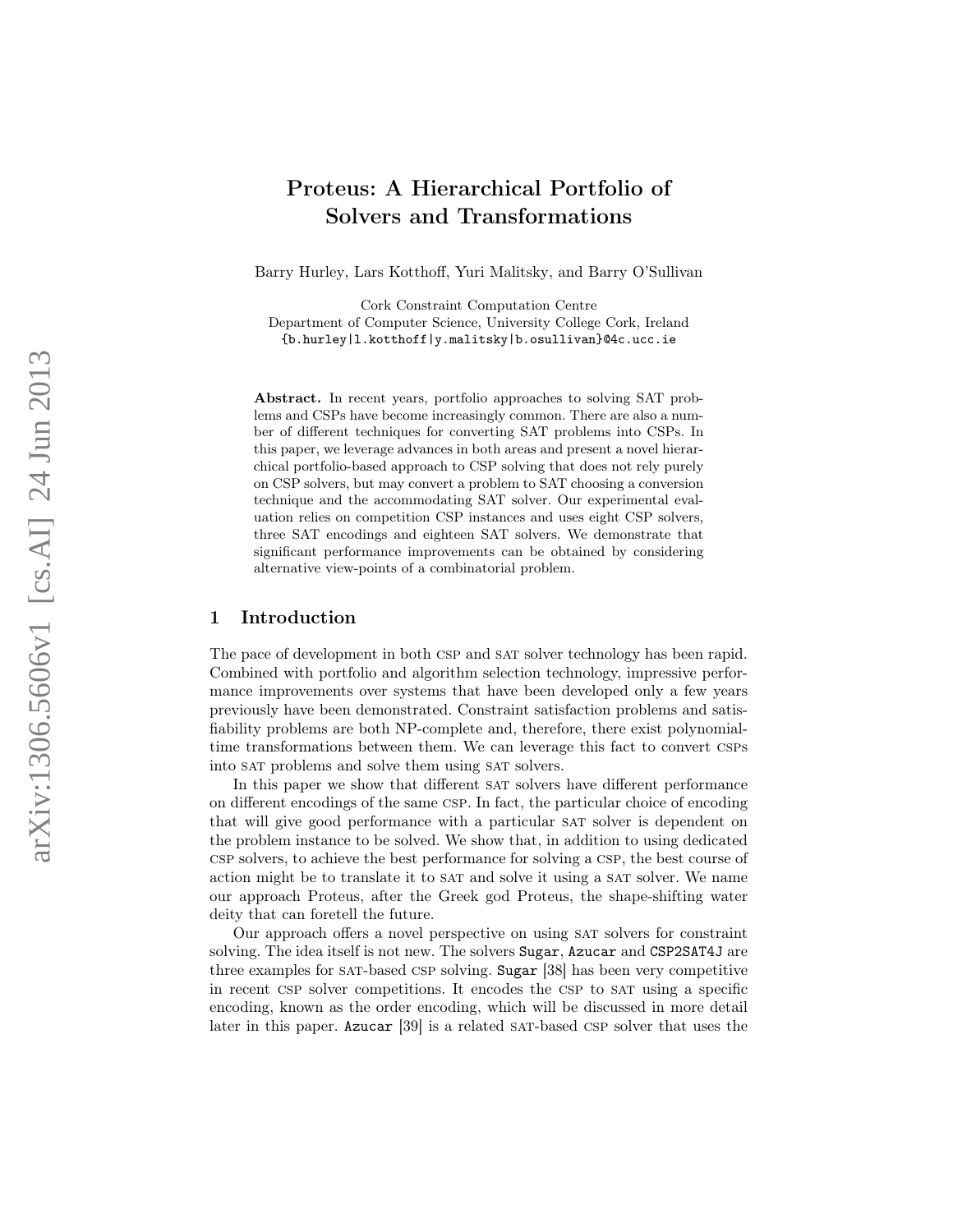compact order encoding. However, both Sugar and Azucar use a single predefined solver to solve the encoded csp instances. Our work does not assume that conversion to sat is the best way of solving a problem, but considers multiple candidate encodings and solvers.

In contrast to our approach, CSP2SAT4J [\[26\]](#page-16-2) uses the SAT4J library as its sat back-end and a set of static rules to choose either the direct or the support encoding for each constraint. For intensional and extensional binary constraints that specify the supports, they use the support encoding. For all other constraints they use the direct encoding. Our approach does not have predefined rules but instead chooses the encoding and solver dynamically based on features of the problem to solve.

Our approach employs algorithm selection techniques to dynamically choose whether to translate to SAT, and if so, which SAT encoding and the solver to use. There has been a great deal of research in the area of algorithm selection and portfolios; we refer the reader to a recent survey of this work [\[24\]](#page-16-3). We note three contrasting example approaches to algorithm selection for the constraint satisfaction and satisfiability problems: CPHYDRA (CSP), SATZILLA (SAT), and isac (sat). CPhydra [\[31\]](#page-16-4) contains an algorithm portfolio of csp solvers which partitions CPU-Time between components of the portfolio in order to maximize the expected number of solved problem instances within a fixed time limit. SATzilla [\[46\]](#page-16-5), at its core, uses cost-sensitive decision forests that vote on the sat solver to use for an instance. In addition to that, it contains a number of practical optimizations, for example running a pre-solver to quickly solve the easy instances. isac [\[22\]](#page-15-0) is a cluster-based approach that groups instances based on their features and then finds the best solver for each cluster.

Our approach is not a straightforward application of portfolio techniques. In particular, there is a series of decisions to make that affect not only the solvers that will be available, but also the information that can be used to make the decision. Because of this, the different choices of conversions, encodings and solvers cannot simply be seen as different algorithms or different configurations of the same algorithm.

The remainder of this paper is organised as follows. Section [2](#page-1-0) motivates the need to choose the representation and solver in combination. In Section [3](#page-3-0) we summarise the necessary background on CSP and SAT to make the paper self-contained and present an overview of the main SAT encodings of CSPs. The detailed evaluation of our portfolio is presented in Section [4.](#page-9-0) We create a portfolio-based approach to csp solving that employs eight csp solvers, three sat encodings and eighteen sat solvers. Finally, we conclude in Section [5.](#page-14-0)

# <span id="page-1-0"></span>2 Multiple Encodings and Solvers

To motivate our work, we performed a detailed investigation for two solvers to assess the relationship between solver and problem encoding with features of the problem to be solved. For this experiment we considered uniform random binary csps with a fixed number of variables, domain size and number of constraints,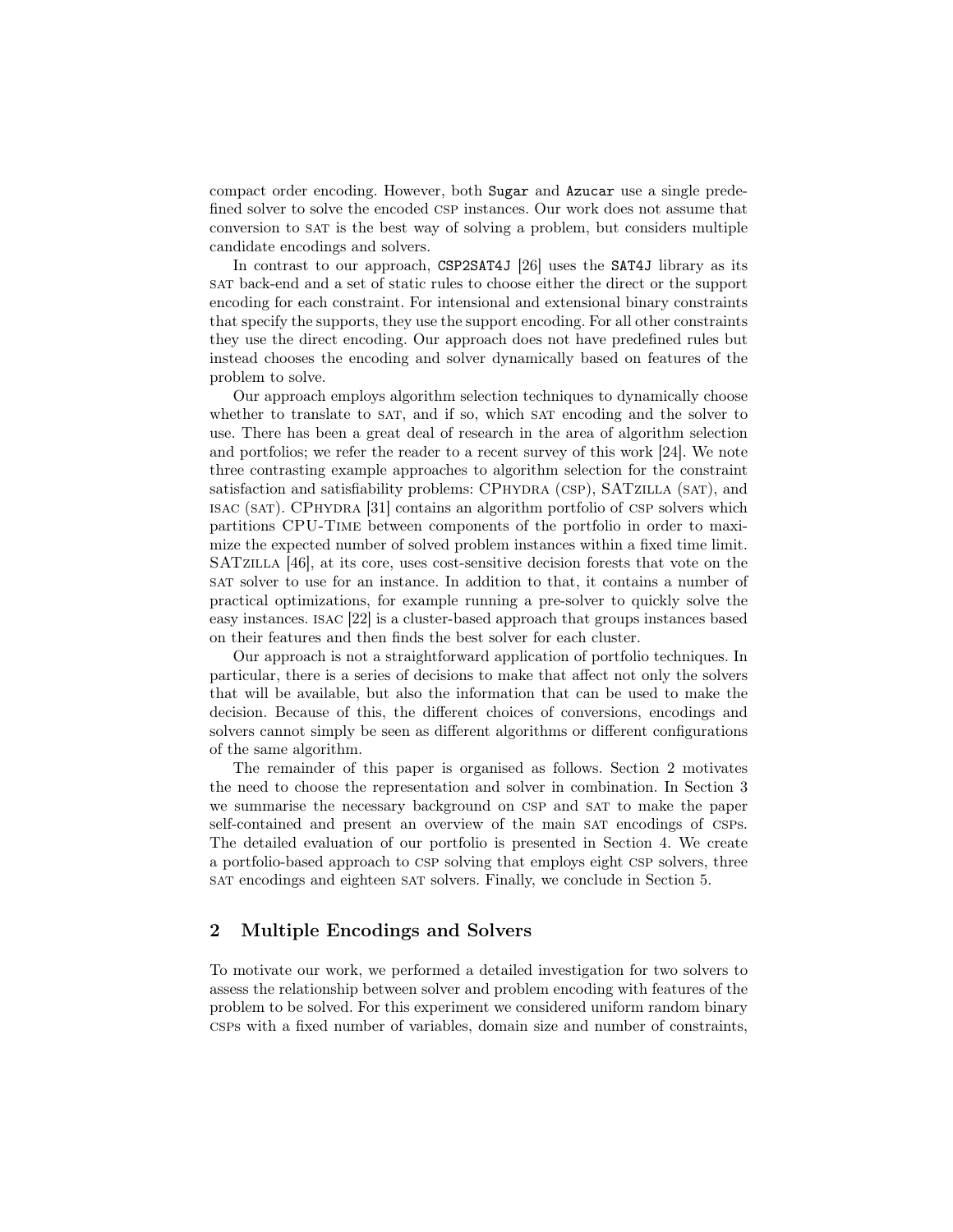<span id="page-2-1"></span><span id="page-2-0"></span>

<span id="page-2-2"></span>Fig. 1. Minisat and Clasp on random binary csps.

and varied the constraint tightness. The constraint tightness  $t$  is a measure of the proportion of forbidden to allowed possible assignments to the variables in the scope of the constraint. We vary it from 0 to 1, where 0 means that all assignments are allowed and 1 that no assignments are part of a solution, in increments of 0.005. At each tightness the mean run-time of the solver on 100 random csp instances is reported. Each instance contains 30 variables with domain size 20 and 300 constraints. This allowed us to study the performance of sat encodings and solvers across the phase transition.

Figure [1](#page-2-0) plots the run-time for Minisat and Clasp on uniformly random binary CSPs that have been translated to SAT using three different encodings. Observe that in Figure  $1(a)$  there is a distinct difference in the performance of Minisat on each of the encodings, sometimes an order of magnitude difference. Before the phase transition we see that the order encoding achieves the best performance on these instances and maintains this even at the phase transition. Beginning at constraint tightness 0.41, the order encoding gradually starts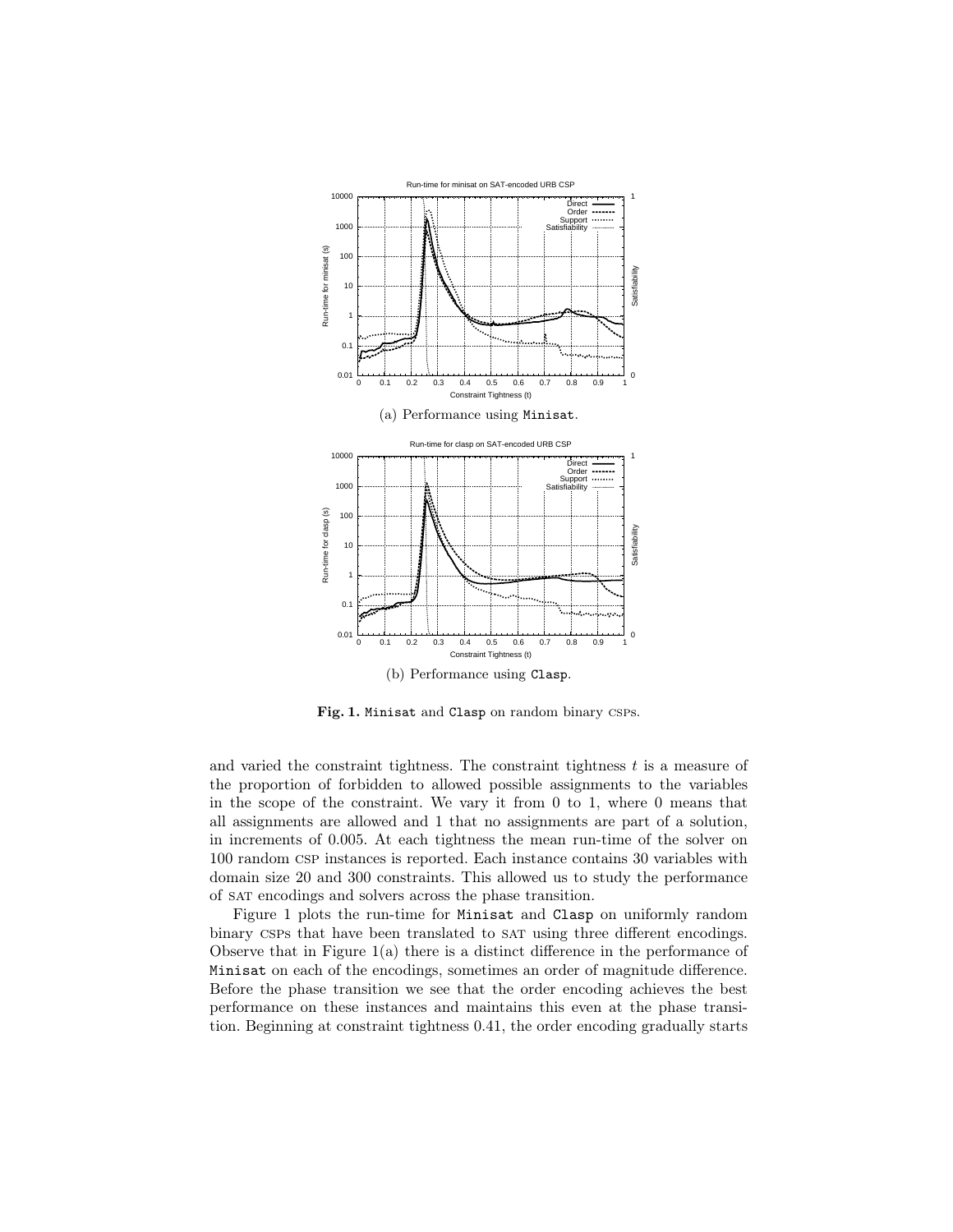achieving poorer performance and the support encoding now achieves the best performance. Notably, if we rank the encodings based on their performance, the ranking changes after the phase transition. This illustrates that there is not just a single encoding that will perform best overall and that the choice of encoding matters, but also that this choice is dependent on problem characteristics such as constraint tightness.

Around the phase transition, we observe contrasting performance for Clasp, as illustrated in Figure [1\(b\).](#page-2-2) Using Clasp, the ranking of encodings around the phase transition is direct  $\succ$  support  $\succ$  order; whereas for Minisat the ranking is order  $\succ$  direct  $\succ$  support. Note also that the peaks at the phase transition differ in magnitude between the two solvers. These differences underline the importance of the choice of solver, in particular in conjunction with the choice of encoding – making the two choices in isolation does not consider the interdependencies that affect performance in practice.

In addition to the random csp instances, our analysis also comprises 2207 benchmarks from the csp solver competitions. Figure [2](#page-4-0) illustrates the respective performance of csp-based and sat-based methods on these instances. Unsurprisingly the dedicated csp methods often achieve the best performance. There are, however, cases where considering sat-based methods has the potential to yield significant performance improvements. In particular, there are a number of instances that are unsolved by any csp solver but can be solved using sat-based methods. The Proteus approach aims to unify the best of both worlds and take advantage of the potential performance gains.

## <span id="page-3-0"></span>3 Background

## 3.1 The Constraint Satisfaction Problem

Constraint satisfaction problems (csp) are a natural means expressing and reasoning about combinatorial problems that are present in everyday life. They have a large number of practical applications such as scheduling, planning, vehicle routing, configuration, network design, routing and wavelength assignment [\[34\]](#page-16-6). An instance of a csp is represented by a set of variables, each of which can be assigned a value from its domain. The assignments to the variables must be consistent with a set of constraints, where each constraint limits the values that can be assigned to variables.

Finding a solution to a csp is typically done using systematic search based on backtracking. Because the general problem is NP-complete, systematic search algorithms have exponential worst-case run times, which has the effect of limiting the scalability of these methods. However, the development of effective heuristics and a wide variety of solvers with different strengths and weaknesses means than many problems can be solved efficiently in practice.

## 3.2 The Satisfiability Problem

The satisfiability problem (SAT) consists of a set of Boolean variables and a propositional formula over these variables. The task is to decide whether or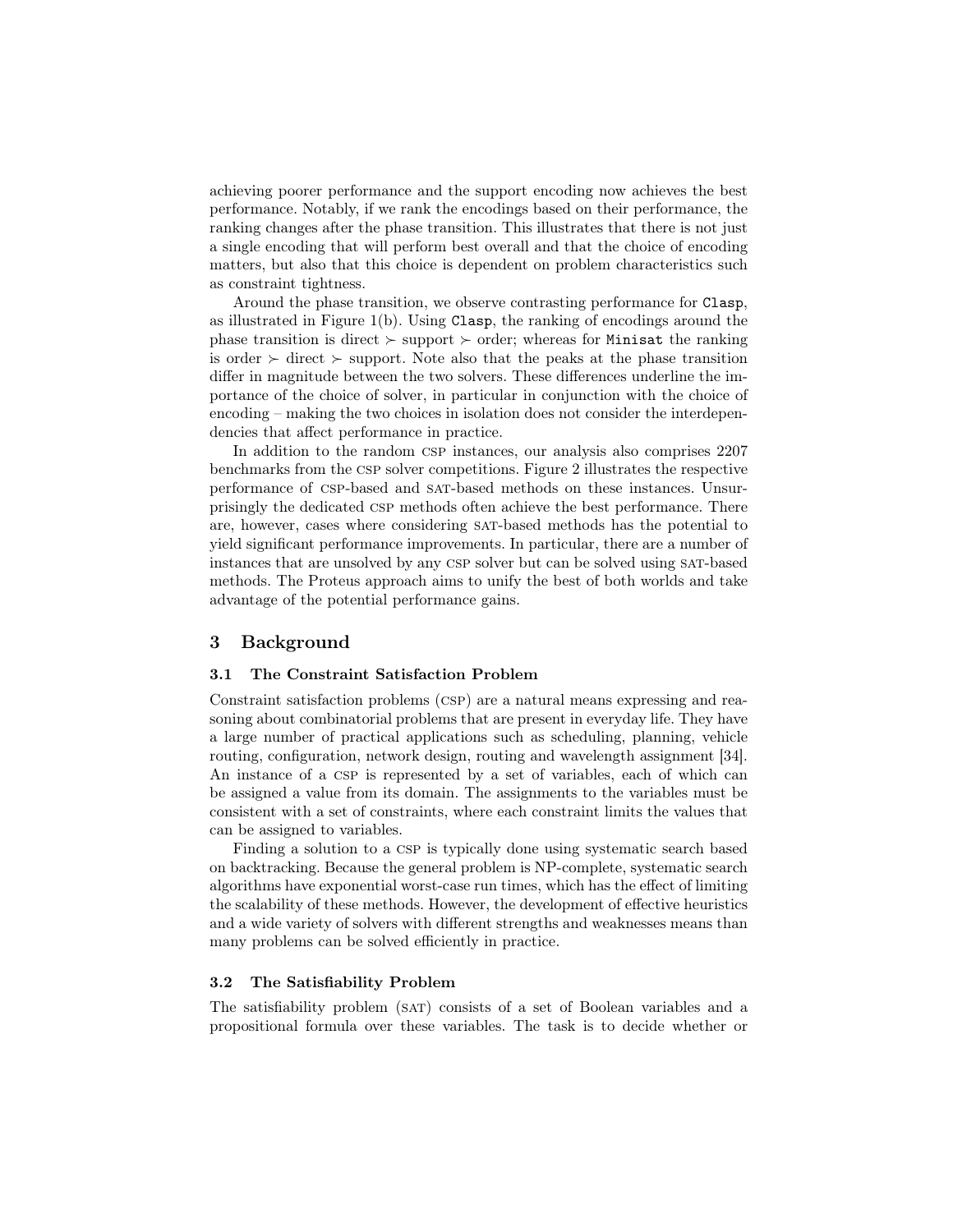<span id="page-4-0"></span>

(a) Mistral and the virtual best sat-based approach, showing that Mistral can be outperformed by an approach that selects the best sat encoding/solver combination.



(b) Virtual best csp portfolio and the virtual best sat-based portfolio, which shows that even if one selects the best per-instance csp solver, a sat-based approach that selects the best encoding/solver combination can be superior on specific instances.

Fig. 2. Performance of CSP solvers against a SAT-based approach that selects the best encoding/solver combination.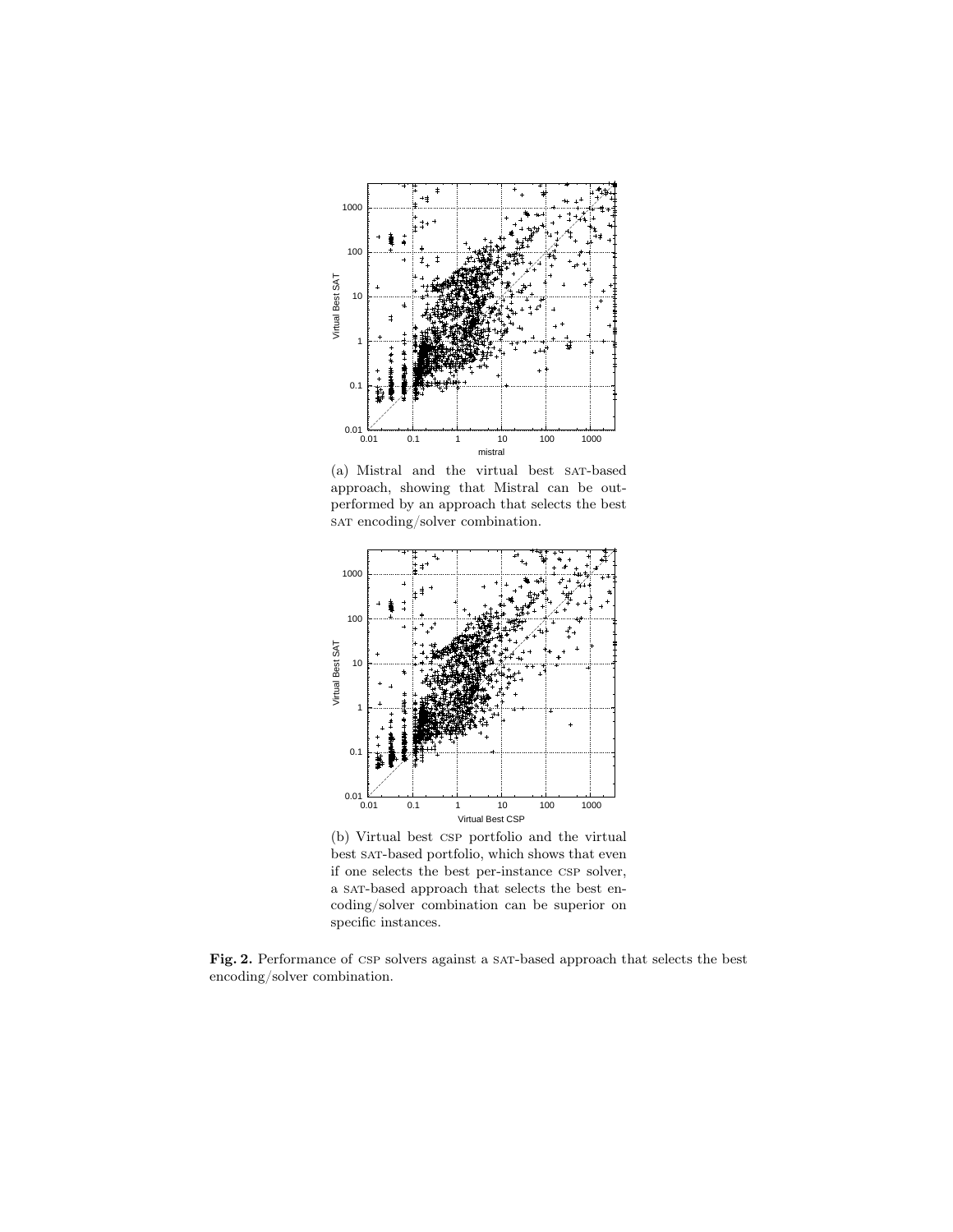not there exists a truth assignment to the variables such that the propositional formula evaluates to true, and, if this is the case, to find this assignment.

sat instances are usually expressed in conjunctive normal form (CNF). The representation consists of a conjunction of *clauses*, where each clause is a disjunction of literals. A literal is either a variable or its negation. Each clause is a logical or of its literals and the formula is a logical and of each clause. The following SAT formula is in CNF:

$$
(x_1 \vee x_2 \vee \neg x_4) \wedge (\neg x_2 \vee \neg x_3) \wedge (x_3 \vee x_4)
$$

This instance consists of four SAT variables. One assignment to the variables which would satisfy the above formula would be to set  $x_1 = true, x_2 = false$ ,  $x_3 = true$  and  $x_4 = true$ .

sat, like csp, has a variety of practical real world applications such as hardware verification, security protocol analysis, theorem proving, scheduling, rout-ing, planning, digital circuit design [\[5\]](#page-15-1). The application of SAT to many of these problems is made possible by transformations from representations like the constraint satisfaction problem. We will study three transformations into SAT that can benefit from this large collection of solvers.

The following sections explain the direct, support and order encodings that we use. We will use the following notation. The set of csp variables is represented by the set  $\mathcal{X}$ . We use uppercase letters to denote CSP variables in  $\mathcal{X}$ ; lowercase  $x_i$  and  $x_v$  refer to sat variables. The domain of a CSP variable X is denoted  $D(X)$ .

#### 3.3 Direct Encoding

Translating a CSP variable X into SAT using the *direct encoding* [\[42\]](#page-16-7), also known as the *sparse encoding*, creates a SAT variable for each value in its domain:  $x_1, x_2, \ldots, x_d$ . If  $x_1$  is true in the resulting SAT formula, then  $X = 1$  in the CSP solution. This means that in order to represent a solution to the CSP, exactly one of  $x_1, x_2, \ldots, x_d$  must be assigned true. We add an *at-least-one* clause to the sat formula for each csp variable as follows:

$$
\forall X \in \mathcal{X} : (x_1 \vee x_2 \vee \ldots \vee x_d).
$$

Conversely, to ensure that only one of these can be set to true, we add at-mostone clauses. For each distinct pair of values in the domain of  $X$ , we add a binary clause to enforce that at most one of the two can be assigned true. The series of these binary clauses ensure that only one of the sat variables representing the variable will be assigned true, i.e.

$$
\forall v, w \in D(X) : (\neg x_v \lor \neg x_w).
$$

Constraints between csp variables are represented in the direct encoding by enumerating the conflicting tuples. For binary constraints for example, we add clauses as above to forbid both values being used at the same time for each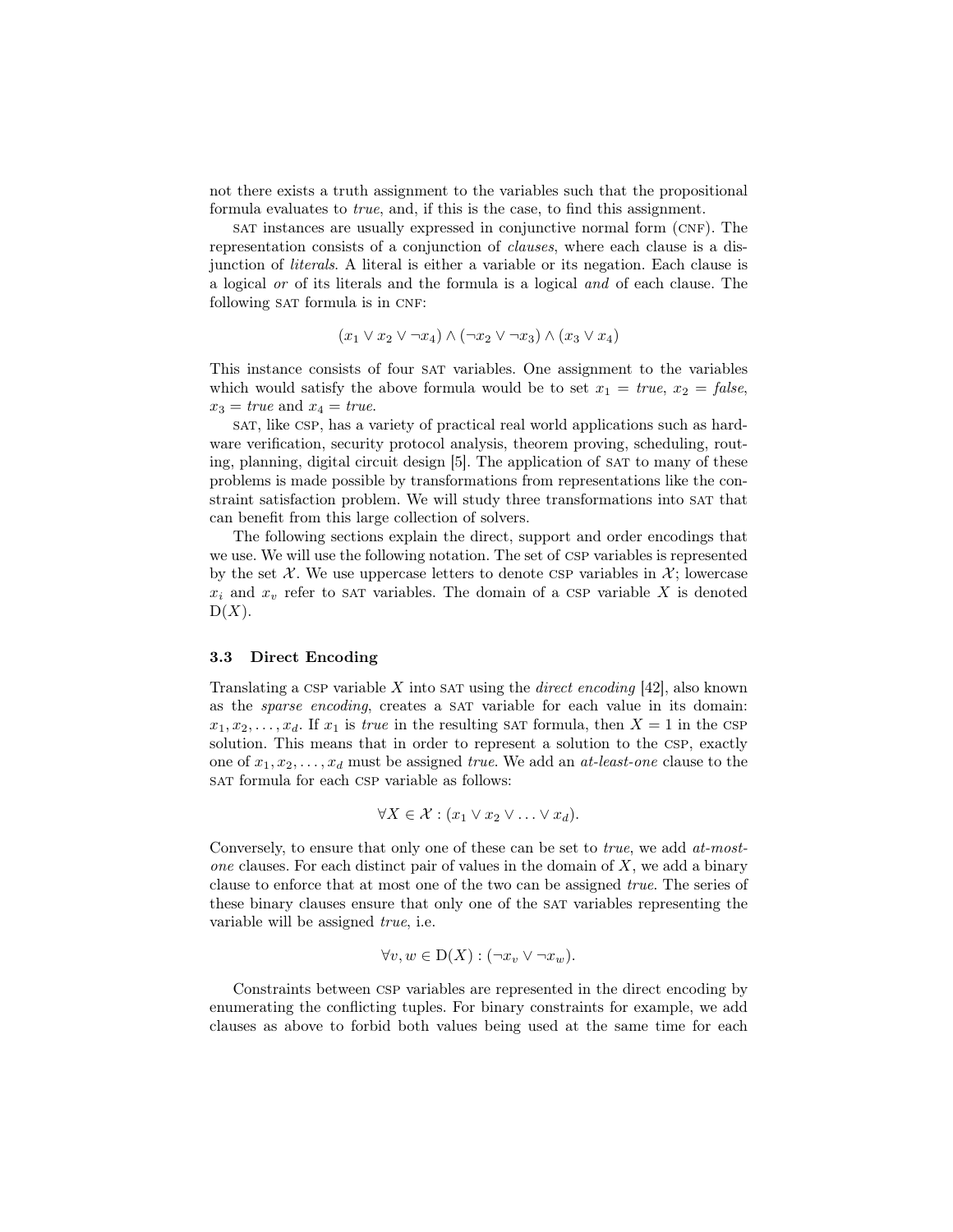disallowed assignment. For a binary constraint between a pair of variables X and Y, we add the conflict clause  $(\neg x_v \lor \neg y_w)$  if the tuple  $\langle X = v, Y = w \rangle$  is forbidden. For extensionally specified constraints, we simply encode the conflicts directly using the respective SAT variable for each assignment. For intensionally specified constraints, we enumerate all possible tuples and encode the disallowed assignments.

<span id="page-6-1"></span>Example 1 (Direct Encoding). Consider a simple CSP with three variables  $\mathcal{X} =$  $\{X, Y, Z\}$ , each with domain  $\langle 1, 2, 3 \rangle$ . The constraints between the variables prevent each pair of variables from taking the same value:  $X \neq Y$ ,  $X \neq Z$ , and  $Y \neq Z$ . Table [1](#page-6-0) shows the complete direct-encoded CNF formula for this CSP. The first 12 clauses encode the domains of the variables, the remaining clauses encode the constraints between  $X, Y$  and  $Z$ . There is an implicit conjunction between these clauses.

Table 1. An example of the direct encoding.

<span id="page-6-0"></span>

| Domain Clauses | $(x_1 \vee x_2 \vee x_3) \cdot (\neg x_1 \vee \neg x_2) \cdot (\neg x_1 \vee \neg x_3) \cdot (\neg x_2 \vee \neg x_3)$<br>$(y_1 \vee y_2 \vee y_3)$ $(\neg y_1 \vee \neg y_2)$ $(\neg y_1 \vee \neg y_3)$ $(\neg y_2 \vee \neg y_3)$<br>$(z_1 \vee z_2 \vee z_3) (\neg z_1 \vee \neg z_2) (\neg z_1 \vee \neg z_3) (\neg z_2 \vee \neg z_3)$ |
|----------------|----------------------------------------------------------------------------------------------------------------------------------------------------------------------------------------------------------------------------------------------------------------------------------------------------------------------------------------------|
| $X \neq Y$     | $(\neg x_1 \vee \neg y_1) (\neg x_2 \vee \neg y_2) (\neg x_3 \vee \neg y_3)$                                                                                                                                                                                                                                                                 |
| $X \neq Z$     | $(\neg x_1 \vee \neg z_1) (\neg x_2 \vee \neg z_2) (\neg x_3 \vee \neg z_3)$                                                                                                                                                                                                                                                                 |
| $Y \neq Z$     | $(\neg y_1 \vee \neg z_1) \cdot (\neg y_2 \vee \neg z_2) \cdot (\neg y_3 \vee \neg z_3)$                                                                                                                                                                                                                                                     |

## 3.4 Support Encoding

The support encoding [\[14,](#page-15-2) [23\]](#page-15-3) uses the same mechanism as the direct encoding to encode csp domains into sat – each value in the domain of a csp variable is encoded as a SAT variable which represents whether or not it takes that value. However, the support encoding differs on how the constraints between variables are encoded. Given a constraint between two variables  $X$  and  $Y$ , for each value v in the domain of X, let  $S_{Y,X=v} \subset D(Y)$  be the subset of the values in the domain of Y which are consistent with assigning  $X = v$ . Either  $x_v$  is false or one of the consistent assignments from  $y_1 \ldots y_d$  must be true. This is encoded in the clause

$$
\neg x_v \vee \left(\bigvee_{i \in S_{Y,X=v}} y_i\right).
$$

There is a clause for each value in the domain of Y that lists the values in X which are consistent with the respective assignment.

An interesting property of the support encoding is that if a constraint has no consistent values in the corresponding variable, a unit-clause will be added, thereby pruning the values from the domain of a variable which cannot exist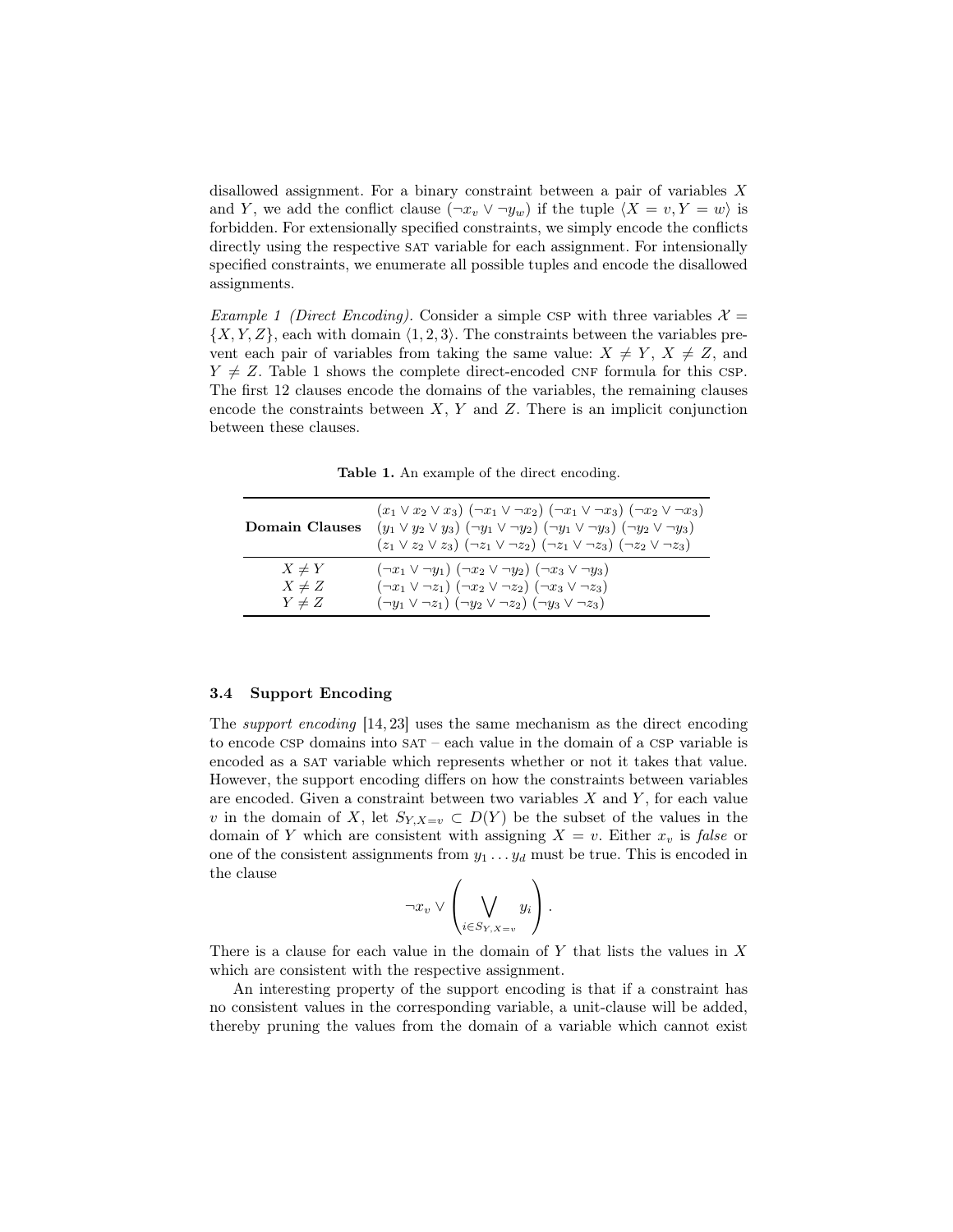in any solution. Also, a solution to a sart formula without the  $at-most-one$  constraint under the support encoding represents an arc-consistent assignment to the CSP. Unit propagation on this SAT instance establishes arc-consistency in optimal worst-case time for establishing arc-consistency [\[14\]](#page-15-2).

Example [2](#page-7-0) (Support Encoding). Table 2 gives the complete support-encoded CNF formula for the simple csp given in Example [1.](#page-6-1) The first 12 clauses encode the domains and the remaining ones the support clauses for the constraints. There is an implicit conjunction between clauses.

<span id="page-7-0"></span>

| <b>Domain Clauses</b> | $(x_1 \vee x_2 \vee x_3) (\neg x_1 \vee \neg x_2) (\neg x_1 \vee \neg x_3) (\neg x_2 \vee \neg x_3)$<br>$(y_1 \vee y_2 \vee y_3)$ $(\neg y_1 \vee \neg y_2)$ $(\neg y_1 \vee \neg y_3)$ $(\neg y_2 \vee \neg y_3)$<br>$(z_1 \vee z_2 \vee z_3) (\neg z_1 \vee \neg z_2) (\neg z_1 \vee \neg z_3) (\neg z_2 \vee \neg z_3)$ |
|-----------------------|----------------------------------------------------------------------------------------------------------------------------------------------------------------------------------------------------------------------------------------------------------------------------------------------------------------------------|
| $X \neq Y$            | $(\neg x_1 \lor y_2 \lor y_3)$ $(\neg x_2 \lor y_1 \lor y_3)$ $(\neg x_3 \lor y_1 \lor y_2)$<br>$(\neg y_1 \lor x_2 \lor x_3) (\neg y_2 \lor x_1 \lor x_3) (\neg y_3 \lor x_1 \lor x_2)$                                                                                                                                   |
| $X \neq Z$            | $(\neg x_1 \lor z_2 \lor z_3)$ $(\neg x_2 \lor z_1 \lor z_3)$ $(\neg x_3 \lor z_1 \lor z_2)$<br>$(\neg z_1 \lor x_2 \lor x_3)$ $(\neg z_2 \lor x_1 \lor x_3)$ $(\neg z_3 \lor x_1 \lor x_2)$                                                                                                                               |
| $Y \neq Z$            | $(\neg y_1 \vee z_2 \vee z_3) (\neg y_2 \vee z_1 \vee z_3) (\neg y_3 \vee z_1 \vee z_2)$<br>$(\neg z_1 \lor y_2 \lor y_3)$ $(\neg z_2 \lor y_1 \lor y_3)$ $(\neg z_3 \lor y_1 \lor y_2)$                                                                                                                                   |

Table 2. An example of the support encoding.

#### 3.5 Order Encoding

Unlike the direct and support encoding, which model  $X = v$  as a SAT variable for each value  $v$  in the domain of  $X$ , the order encoding (also known as the regular encoding [?]) creates sat variables to represent  $X \leq v$ . If X is less than or equal to v (denoted  $x_{\leq v}$ ), then X must also be less than or equal to  $v + 1$  $(x<sub>v+1</sub>)$ . Therefore, we add clauses to enforce this consistency across the domain as follows:

$$
\forall_{v}^{d-1} : (\neg x_{\leq v} \lor x_{\leq v+1}).
$$

This linear number of clauses is all that is needed to encode the domain of a csp variable into sat under the order encoding. In contrast, the direct and support encodings require a quadratic number of clauses in the domain size.

The order encoding is naturally suited to modelling inequality constraints. To state  $X \leq 3$ , we would just post the unit clause  $(x_{\leq 3})$ . If we want to model the constraint  $X = v$ , we could rewrite it as  $(X \leq v \land X \geq v)$ .  $X \geq v$  can then be rewritten as  $\neg X \leq (v-1)$ . To state that  $X = v$  under the order encoding, we would encode  $(x_{\leq v} \land \neg x_{\leq v-1})$ . A conflicting tuple between two variables, for example  $\langle X = v, Y = w \rangle$  can be written in propositional logic and simplified to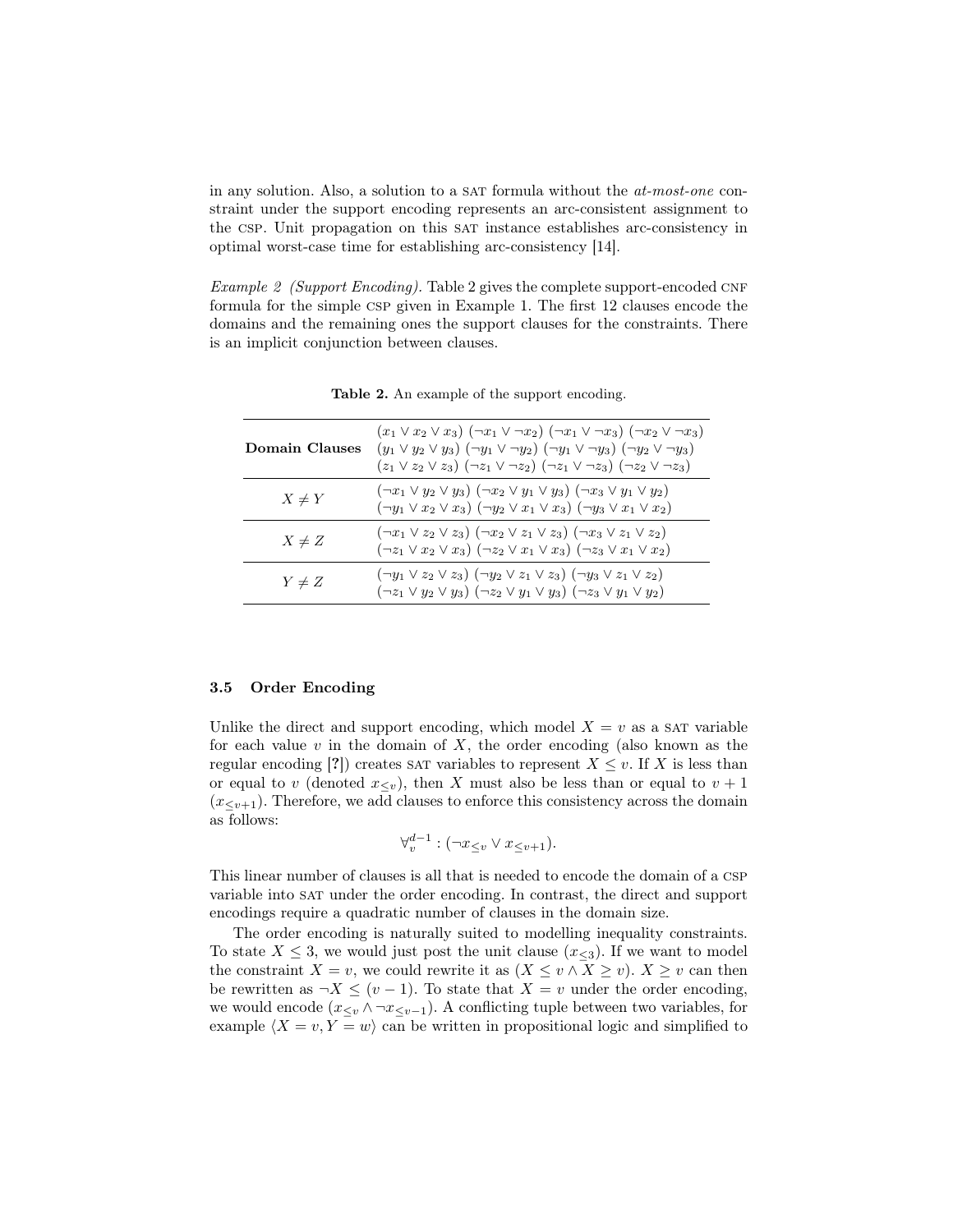a CNF clause using De Morgan's Law:

$$
\neg((x_{\leq v} \land x_{\geq v}) \land (y_{\leq w} \land y_{\geq w}))
$$

$$
\neg((x_{\leq v} \land \neg x_{\leq v-1}) \land (y_{\leq w} \land \neg y_{\leq w-1}))
$$

$$
\neg(x_{\leq v} \land \neg x_{\leq v-1}) \lor \neg(y_{\leq w} \land \neg y_{\leq w-1})
$$

$$
(\neg x_{\leq v} \lor x_{\leq v-1} \lor \neg y_{\leq w} \lor y_{\leq w-1})
$$

*Example [3](#page-8-0) (Order Encoding)*. Table 3 gives the complete order-encoded CNF formula for the simple csp specified in Example [1.](#page-6-1) There is an implicit conjunction between clauses in the notation.

<span id="page-8-0"></span>

|            | $(\neg x_{\leq 1} \lor x_{\leq 2})$ $(\neg x_{\leq 2} \lor x_{\leq 3})$ $(x_{\leq 3})$<br><b>Domain Clauses</b> $(\neg y_{\leq 1} \lor y_{\leq 2}) (\neg y_{\leq 2} \lor y_{\leq 3}) (y_{\leq 3})$<br>$(\neg z_{\leq 1} \vee z_{\leq 2}) (\neg z_{\leq 2} \vee z_{\leq 3}) (z_{\leq 3})$ |
|------------|------------------------------------------------------------------------------------------------------------------------------------------------------------------------------------------------------------------------------------------------------------------------------------------|
| $X \neq Y$ | $(\neg x_{\leq 1} \lor \neg y_{\leq 1})$<br>$(\neg x_{\leq 2} \lor x_{\leq 1} \lor \neg y_{\leq 2} \lor y_{\leq 1})$<br>$(\neg x_{\leq 3} \lor x_{\leq 2} \lor \neg y_{\leq 3} \lor y_{\leq 2})$                                                                                         |
| $X \neq Z$ | $(\neg x_{\leq 1} \lor \neg z_{\leq 1})$<br>$(\neg x_{\leq 2} \vee x_{\leq 1} \vee \neg z_{\leq 2} \vee z_{\leq 1})$<br>$(\neg x_{\leq 3} \lor x_{\leq 2} \lor \neg z_{\leq 3} \lor z_{\leq 2})$                                                                                         |
| $Y \neq Z$ | $(\neg y_{\leq 1} \vee \neg z_{\leq 1})$<br>$(\neg y_{\leq 2} \vee y_{\leq 1} \vee \neg z_{\leq 2} \vee z_{\leq 1})$<br>$(\neg y_{\leq 3} \lor y_{\leq 2} \lor \neg z_{\leq 3} \lor z_{\leq 2})$                                                                                         |

Table 3. An example of the order encoding.

## 3.6 Algorithm Portfolios

The Algorithm Selection Problem [\[33\]](#page-16-8) is to select the most appropriate algorithm for solving a particular problem. It is especially relevant in the context of algorithm portfolios [\[16,](#page-15-4)[20\]](#page-15-5), where a single solver is replaced with a set of solvers and a mechanism for selecting a subset to use on a particular problem.

Algorithm portfolios have been used with great success for solving both sat and csp instances in systems such as SATzilla [\[46\]](#page-16-5), ISAC [\[22\]](#page-15-0) or CPHydra [\[31\]](#page-16-4). Most approaches are similar in that they relate the characteristics of a problem to solve to the performance of the algorithms in the portfolio. The aim of an algorithm selection model is to provide a prediction as to which algorithm should be used to solve the problem. The model is usually induced using some form of machine learning.

There are three main approaches to using machine learning to build algorithm selection models. First, the problem of predicting the best algorithm can be treated as a classification problem where the label to predict is the algorithm.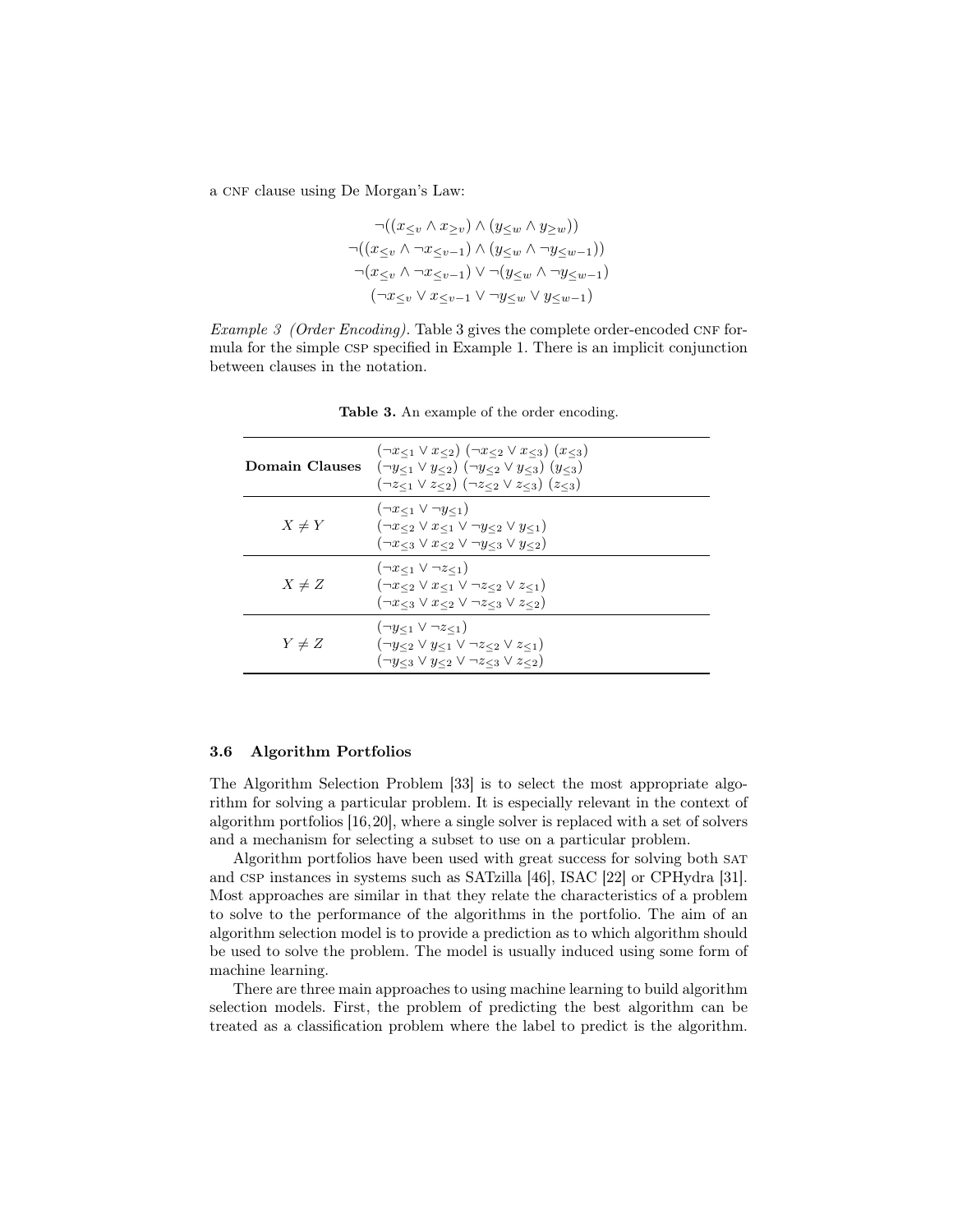Second, the training data can be clustered and the algorithm with the best performance on a particular cluster assigned to it. The cluster membership of any new data decides the algorithm to use. Finally, regression models can be trained to predict the performance of each portfolio algorithm in isolation. The best algorithm for a problem is chosen based on the predicted performances.

Our approach makes a series of decisions – whether a problem should be solved as a csp or a sat problem, which encoding should be used for converting into SAT, and finally which solver should be assigned to tackle the problem. Approaches that make series of decisions are usually referred to as hierarchical models. [\[44\]](#page-16-9) and [\[17\]](#page-15-6) use hierarchical models in the context of a sat portfolio. They first predict whether the problem to be solved is expected to be satisfiable or not and then choose a solver depending on that decision. Our approach is closer to [\[15\]](#page-15-7), who first predict what level of consistency the alldifferent constraint should achieve before deciding on its implementation.

To the best of our knowledge, no portfolio approach that potentially transforms the representation of a problem in order to be able to solve it more efficiently exists at present.

## <span id="page-9-0"></span>4 Experimental Evaluation

#### 4.1 Setup

We implemented a tool to translate a CSP instance specified in XCSP format [\[35\]](#page-16-10) into sat (CNF). At present, it supports encoding inequality and binary extensional constraints using the direct, support and order encoding.

The hierarchical model we present in this paper consists of a number of layers to determine how the instance should be solved. At the top level, we decide whether to solve the instance using as a CSP or using a SAT-based method. If we choose to leave the problem as a CSP, then one of the dedicated CSP solvers must be chosen. Otherwise, we must choose the sat encoding to apply, followed by the choice of SAT solver to run on the SAT-encoded instance.

Each decision of the hierarchical approach aims to choose the direction which has the potential to achieve the best performance in that sub-tree. For example, for the decision to choose whether to solve the instance using a sat-based method or not, we choose the SAT-based direction if there is a SAT solver and encoding that will perform faster than any csp solver would. Whether this particular encoding-solver combination will be selected subsequently depends on the performance of the algorithm selection models used in that sub-tree of our decision mechanism. For regression models, the training data is the best performance of any solver under that branch of the tree. For classification models, it is the label of the sub-branch with the virtual best performance.

This hierarchical approach presents the opportunity to employ different decision mechanisms at each level. We consider 10 regression, 26 classification and 3 clustering algorithms, which are listed below. For each of these algorithms, we evaluate the performance using 10-fold cross-validation. The dataset is split into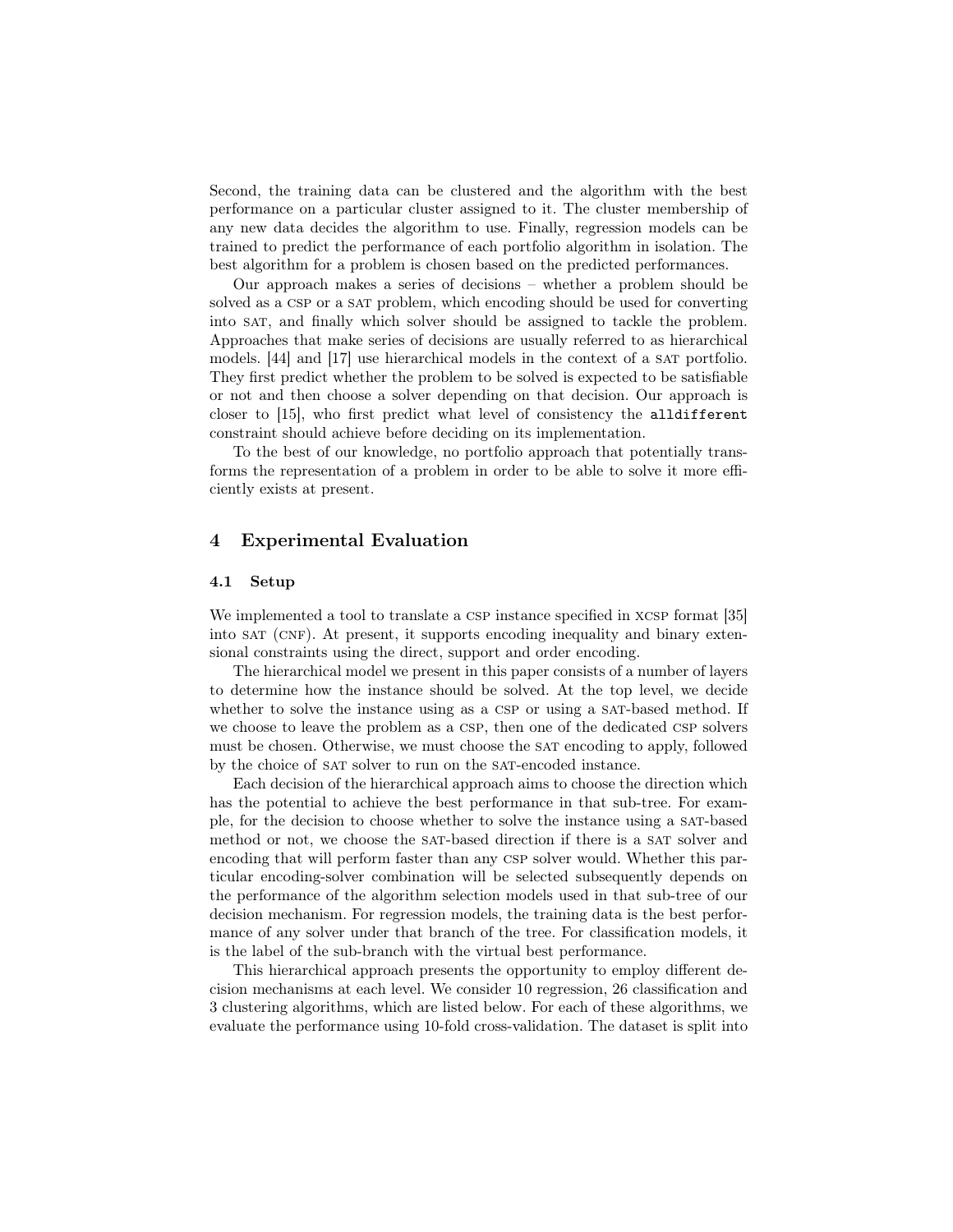10 partitions with approximately the same size and the same distribution of the best solvers. One partition is used for testing and the remaining 9 partitions as the training data for the model. This process is repeated with a different partition considered for testing each time until every partition has been used for testing. We measure the performance in terms of PAR10 score. The PAR10 score for an instance is the time it takes the solver to solve the instance, unless the solver times out. In this case, the PAR10 score is ten times the timeout value. The sum over all instances is divided by the number of instances.

Instances. In our evaluation, we consider csp problem instances from the csp solver competition.<sup>[1](#page-10-0)</sup> Of these, we consider the instances that contain either inequality or binary extensional constraints that our tool can translate to sat. Altogether, we use 2, 207 instances from the Graph Colouring, Random, Quasirandom, Black Hole, Quasi-group Completion, Quasi-group with Holes, Langford, Towers of Hanoi and Pigeon Hole problem classes.

Features. A fundamental requirement of any machine learning algorithm is a set of representative features. We explore a number of different feature sets to train our models: i) features of the original CSP instance, ii) features of the direct-encoded sat instance, *iii*) features of the support-encoded sat instance, iv) features of the order-encoded sate instance and v) a combination of all four feature sets. These features are described in further detail below.

We computed the 36 features used in CPHYDRA for each CSP instance using Mistral; for reasons of space we will not enumerate them all here. The set includes static features like statistics about the types of constraints used, average and maximum domain size; and dynamic statistics recorded by running Mistral for 2 seconds: average and standard deviation of variable weights, number of nodes, number of propagations and a few others.

In addition to the CSP features, we computed the 54 SAT features used by SATzilla [\[46\]](#page-16-5) for each of the encoded instances and different encodings. The features encode a wide range of different information on the problem such as problem size, features of the graph-based representation, balance features, the proximity to a Horn formula, DPLL probing features and local search probing features.

Constraint Solvers. Our csp models are able to choose from 8 complete csp solvers:

| $-$ Abscon [27], | $-$ Mistral $ 19 $ , |
|------------------|----------------------|
| $-$ Choco [40],  | $-$ PCS [41],        |
| $-$ CSP4J [26],  | $-$ SAT4J [25] and   |
| $-$ Gecode [12], | $-$ Sugar [38].      |

Satisfiability Solvers. We considered the following 18 complete SAT solvers:

<span id="page-10-0"></span> $1$  csp solver competition instances

<http://www.cril.univ-artois.fr/~lecoutre/benchmarks.html>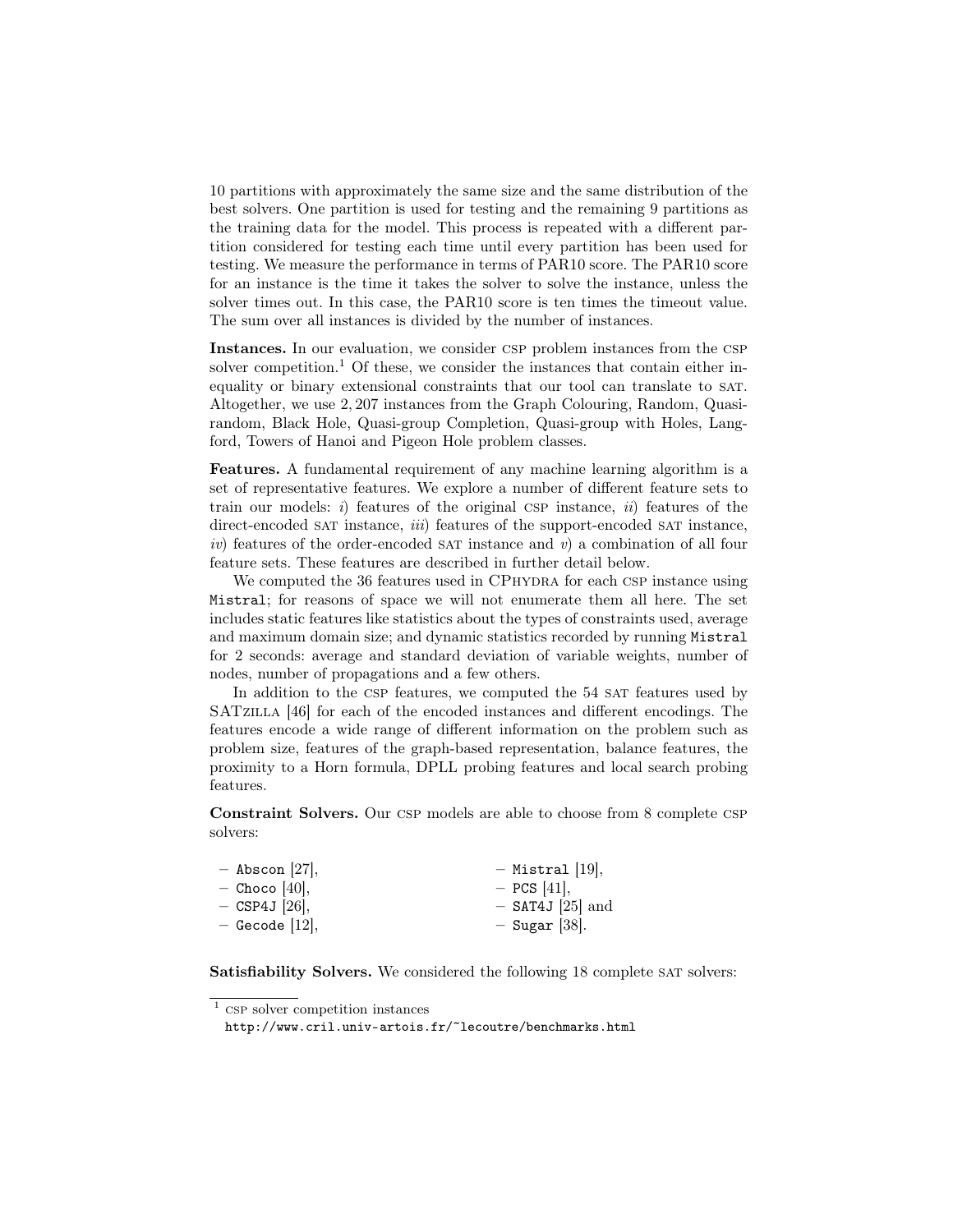| $-$ Minisat [10],       | $-$ riss [28],         |
|-------------------------|------------------------|
| $-$ cryptominisat [37], | $-$ sat4j [25],        |
| $-$ glucose [1],        | - glueminisat $[30]$ , |
| $-$ lingeling [4],      | $-$ qutersat [43],     |
| $-$ clasp [11],         | $-$ contrasat [13],    |
| $-$ picosat [3],        | $-$ rsat [32],         |
| $-$ precosat [3],       | $-$ march_rw [29],     |
| $-$ kcnfs [9],          | - MPhaseSAT64 [8] and  |
| $-$ mxc $ 6 $ ,         | $-$ cirminisat [36].   |

In addition to these solvers, we include Minisat with variable elimination turned off. During our initial experimentation we found that some sat-encoded formulas are very large but trivially solvable. Minisat was wasting time eliminating variables when it could very quickly solve the instance without having to do so. This gives a total of 19 sat solvers.

Learning Algorithms. We evaluate a number of regression, classification, and clustering algorithms using WEKA [\[18\]](#page-15-19). All algorithms, unless otherwise stated use the default parameters. The regression algorithms we used were AdditiveRegression, LinearRegression, PaceRegression, REPTree, M5Rules, M5P, SMOreg, SVM  $\varepsilon$  and SVM  $\nu$ . The classification algorithms were AdaBoost, BayesNet, BFTree, ConjunctiveRule, DecisionTable, FT, HyperPipes, IBk (nearest neighbour) with 1, 3, 5 and 10 neighbours, J48, J48graft, JRip, LADTree, MultilayerPerceptron, OneR, PART, RandomForest, RandomForest with 99 random trees, RandomTree, REPTree, SimpleLogistic, SVM with radial basis function and SVM with sigmoid basis function. For clustering, we considered EM, FarthestFirst, and SimplekMeans. The FarthestFirst and SimplekMeans algorithms require the number of clusters to be given as input. We evaluated with multiples of 1 through 10 of the number of solvers in the respective data set given as the number of clusters. The number of clusters is represented by  $1n$ ,  $2n$  and so on in the name of the algorithm, where  $n$  stands for the number of solvers.

## 4.2 Portfolio and Solver Results

The performance of each of the 19 sat solvers was evaluated on the three sat encodings of 2,207 CSP competition benchmarks with a time-out of 1 hour. Each of the 8 csp solvers were evaluated on the original csps. Our results report the PAR10 score and number of instances solved for each of the algorithms we evaluate. The PAR10 is the sum of the runtimes over all instances, counting 10 times the timeout if that was reached. This data will be made available online.

The performance of a number of hierarchical approaches is given in Table [4.](#page-12-0) The hierarchy of algorithms which produced the best overall results for our dataset involves SVM regression  $\nu$  with CSP features at the root node to choose sat or csp, J48 with csp features is used to select the csp solver, M5P with csp features is used to select the sat encoding, IBk with 5 neighbours with csp features selects the sat solver for the direct encoded instance, SVM regression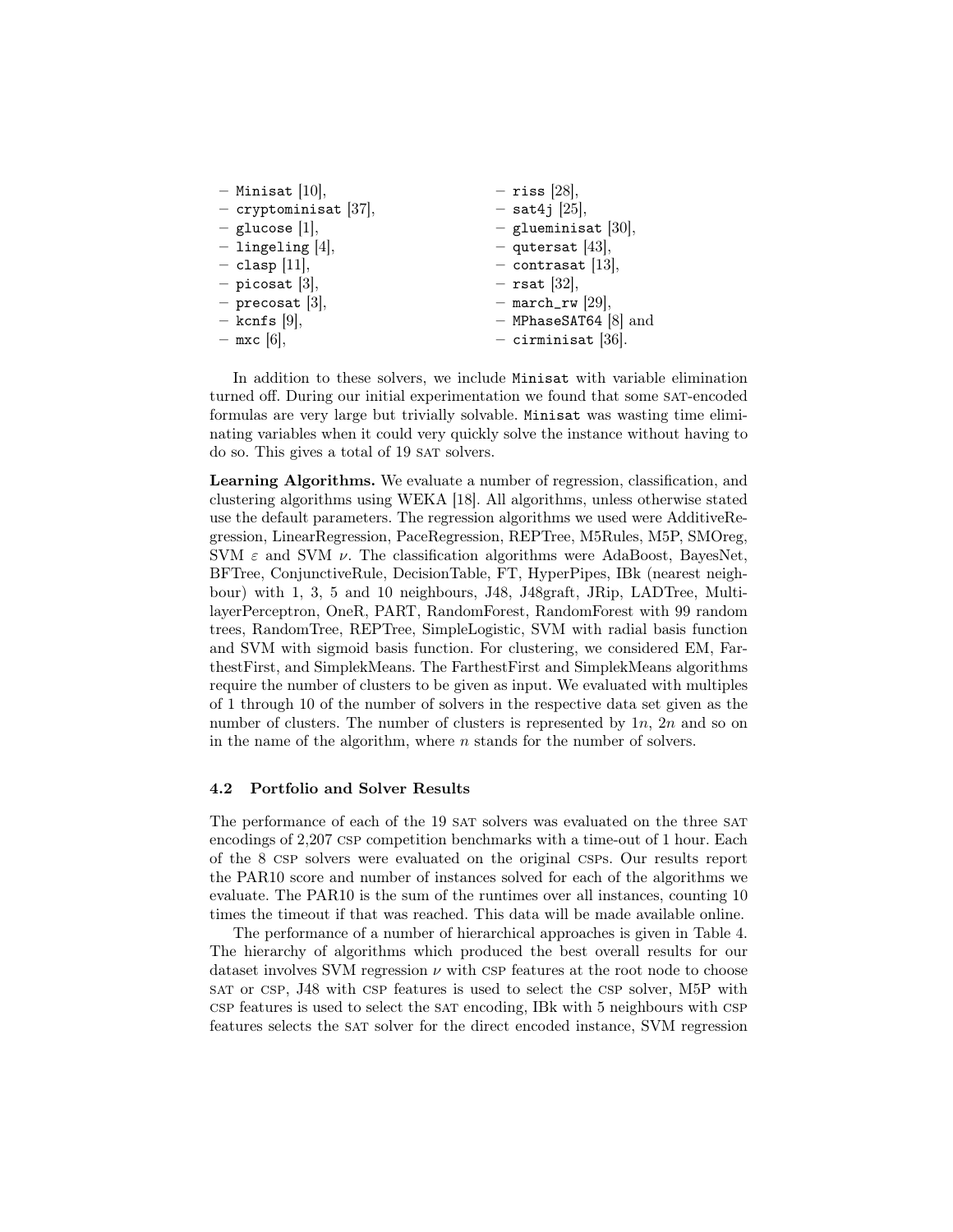<span id="page-12-0"></span>Table 4. Performance of the learning algorithms for the hierarchical approach. We show the top 10 results due to space constraints. The 'Category Bests' consists of the hierarchy of algorithms where at each node of the tree of decisions we take the algorithm that achieves the best PAR10 score for that particular decision.

| Classifier                              |      | Mean PAR10 Number Solved |
|-----------------------------------------|------|--------------------------|
| <b>VBS</b>                              | 54   | 2207                     |
| Proteus                                 | 252  | 2194                     |
| J48 with CSP features                   | 335  | 2189                     |
| SVM nu log with CSP features            | 365  | 2187                     |
| Category Bests                          | 433  | 2183                     |
| M <sub>5</sub> P with CSP features      | 565  | 2175                     |
| IBk with 5 neighbours with CSP features | 616  | 2172                     |
| IBk with 5 neighbours with all features | 753  | 2168                     |
| J48 with all features                   | 770  | 2168                     |
| SVM nu log with all features            | 1058 | 2150                     |
| M <sub>5</sub> P with all features      | 1091 | 2148                     |

 $\nu$  with CSP features selects the SAT solver for the order encoded instance, and IBk with 5 neighbours with csp features is used to choose the sat solver for the support encoded instance. The hierarchical tree of specific machine learning approaches we found to deliver the best overall performance is labelled Proteus and is depicted in Figure [3.](#page-12-1)

We would like to point out that in many solver competitions the difference between the top few solvers is fewer than 10 additional instances solved. In the 2012 sat Challenge for example, the difference between the first and second place single solver was only 3 instances and the difference among the top 4 solvers was only 8 instances. The results we present in Table [4](#page-12-0) are therefore very significant in terms of the gains we are able to achieve.

Our results demonstrate the power of Proteus. The performance it delivers is very close to the virtual best (VBS). The improvements we achieve over other approaches are similarly impressive. The results conclusively demonstrate that

<span id="page-12-1"></span>

Fig. 3. Overview of the machine learning models used in the hierarchical approach.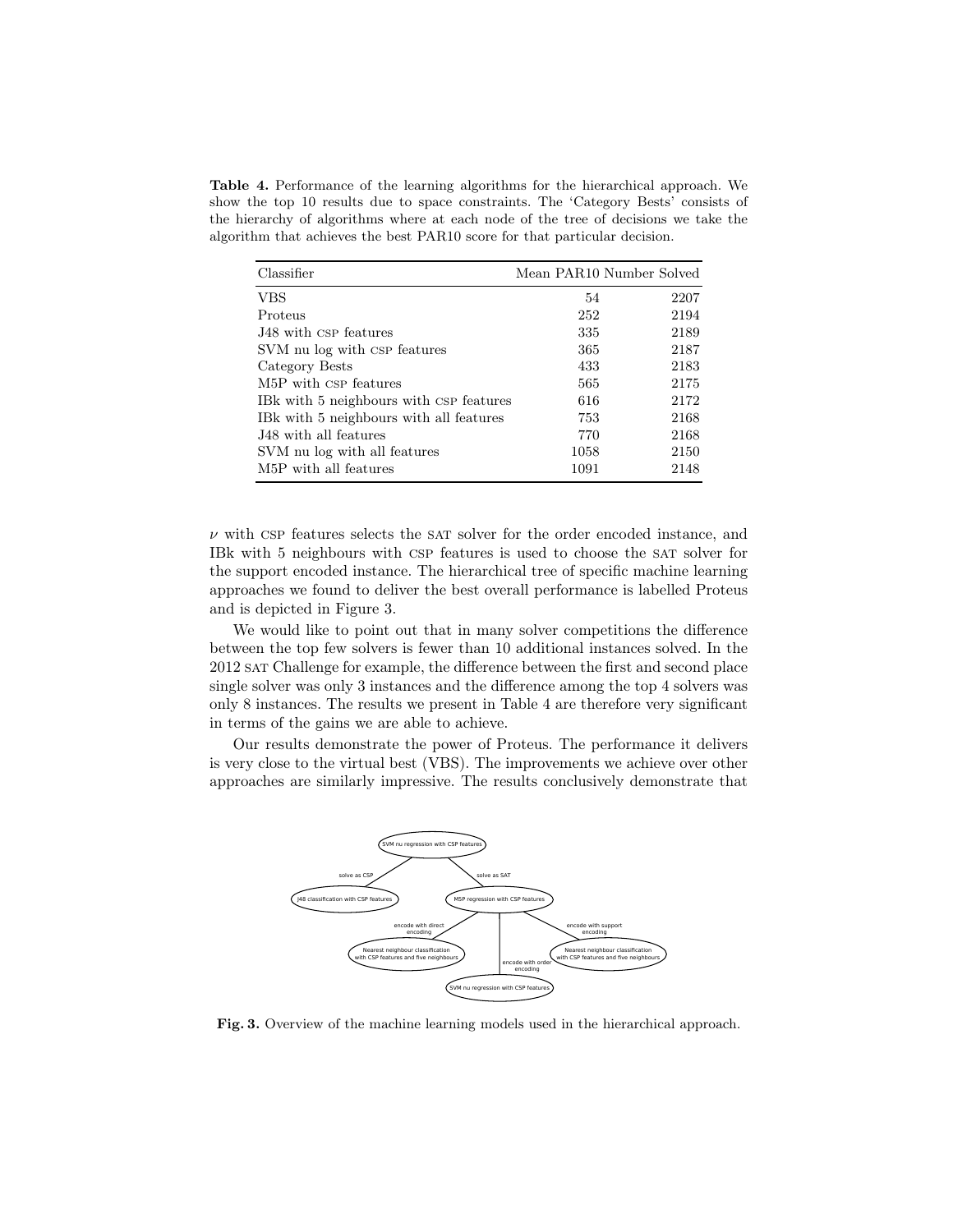<span id="page-13-0"></span>Table 5. Ranking of each classification, regression and clustering algorithm to choose the solving mechanism in a flattened setting. The portfolio consists of all possible combination of the 3 encodings and the 19 sat solvers is and the 8 csp solvers for a total of 65 solvers. We show the top 10 results due to space constraints.

| Classifier                             |     | Mean PAR10 Number Solved |
|----------------------------------------|-----|--------------------------|
| VBS                                    | 22  | 2207                     |
| Farthest First 1n with CSP features    | 380 | 2186                     |
| SVM rbf with CSP features              | 403 | 2185                     |
| IBk10 with CSP features                | 412 | 2184                     |
| lm with CSP features                   | 424 | 2184                     |
| PaceRegression with CSP features       | 426 | 2184                     |
| REPTree with CSP features              | 435 | 2183                     |
| LinearRegression with CSP features     | 439 | 2183                     |
| MultilayerPerceptron with CSP features | 443 | 2182                     |
| FarthestFirst1n with all features      | 453 | 2186                     |

having the option to convert a CSP to SAT does not only have the potential to achieve significant performance improvements, but also does so in practice.

An interesting observation is that the csp features are consistently used in each of the top performing approaches. One reason for this is that it is quicker to compute only the csp features instead of the csp features and the sat features in addition. The additional overhead of computing sat features is worthwhile in some cases though, for example for IBk with 5 neighbours, J48, SVM  $\nu$  and M5P, as seen in the lower half of Table [4.](#page-12-0)

We also compare the hierarchical approach to that of a flattened setting with a single portfolio of all solvers and encoding solver combinations. That is, the flattened portfolio includes all possible combinations of the 3 encodings and the 19 sat solvers and the 8 csp solvers for a total of 65 solvers. Table [5](#page-13-0) shows these results. The clustering algorithm FarthestFirst gives the best performance using this approach. However, it is significantly worse than the performance achieved by Proteus.

## 4.3 Greater than the Sum of its Parts

Given the performance of Proteus, the question remains as to whether a different portfolio approach that considers just csp or just sat solvers could do better. Table [6](#page-14-1) summarizes the virtual best performance that such portfolios could achieve. We use all the CSP and SAT solvers for the respective portfolios to give us VB CSP and VB SAT, respectively. The former is the approach that always chooses the best csp solver for the current instance, while the latter chooses the best sat encoding/solver combination. VB Proteus is the portfolio that chooses the best overall approach/encoding. We show the actual performance of Proteus for comparison. It is interesting to note that the actual performance of Proteus is competitive with these oracle approaches, and outperforms the other approaches we present in this table.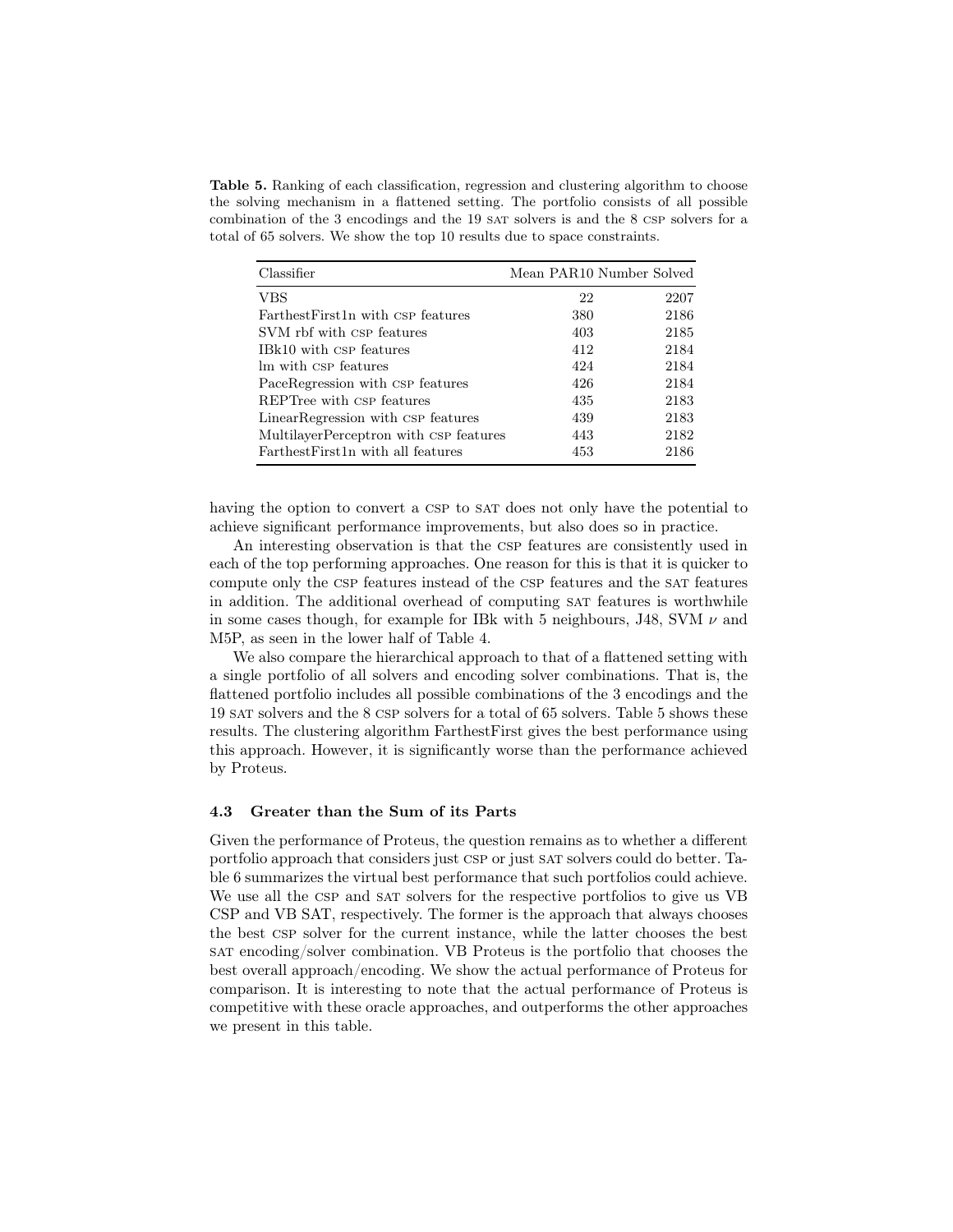| Method              |      | Mean PAR10 Number Solved |
|---------------------|------|--------------------------|
| VB Proteus          | 54   | 2207                     |
| VB SAT              | 111  | 2207                     |
| VB CSP              | 224  | 2197                     |
| Proteus             | 252  | 2194                     |
| VB CPHydra          | 326  | 2191                     |
| VB Order Encoding   | 969  | 2156                     |
| VB Direct Encoding  | 1450 | 2125                     |
| VB Support Encoding | 2333 | 2070                     |

<span id="page-14-1"></span>Table 6. Virtual best performances ranked by PAR10 score.

Proteus outperforms four other VB portfolios. Specifically, the VB CPHYDRA is the best possible performance that could be obtained from that portfolio if a perfect choice of solver was made. Neither SATzilla nor isac consider different sat encodings. Therefore, the best possible performance either of them could achieve for a specific encoding is represented in the last three lines of Table [6.](#page-14-1)

These results do not only demonstrate the benefit of considering the different ways of solving CSPs, but also eliminate the need to compare with existing portfolio systems since we are computing the best possible performance that any of those systems could theoretically achieve. Therefore, the strength of the Proteus approach is very convincing.

## <span id="page-14-0"></span>5 Conclusions

In this paper we have presented a portfolio approach that does not rely on a single problem representation or set of solvers, but leverages our ability to convert between problem representations to increase the space of possible solving approaches. To the best of our knowledge, this is the first time a portfolio approach like this has been proposed. We have shown that, to achieve the best performance on a constraint satisfaction problem, it may be beneficial to translate it to a satisfiability problem. For this translation, it is important to choose both the encoding and satisfiability solver in combination. By doing so, the contrasting performance among solvers on different representations of the same problem can be exploited. The overall performance can be improved significantly compared to restricting the portfolio to a single problem representation.

We demonstrated the significant performance improvements Proteus achieves empirically on a large set of diverse benchmarks with a portfolio based on a range of different state-of-the-art solvers. We have investigated a range of different csp to sat encodings and evaluated the performance of a large number of machine learning approaches and algorithms. Finally we have shown that the performance of Proteus is close to the very best that is theoretically possible for solving csps.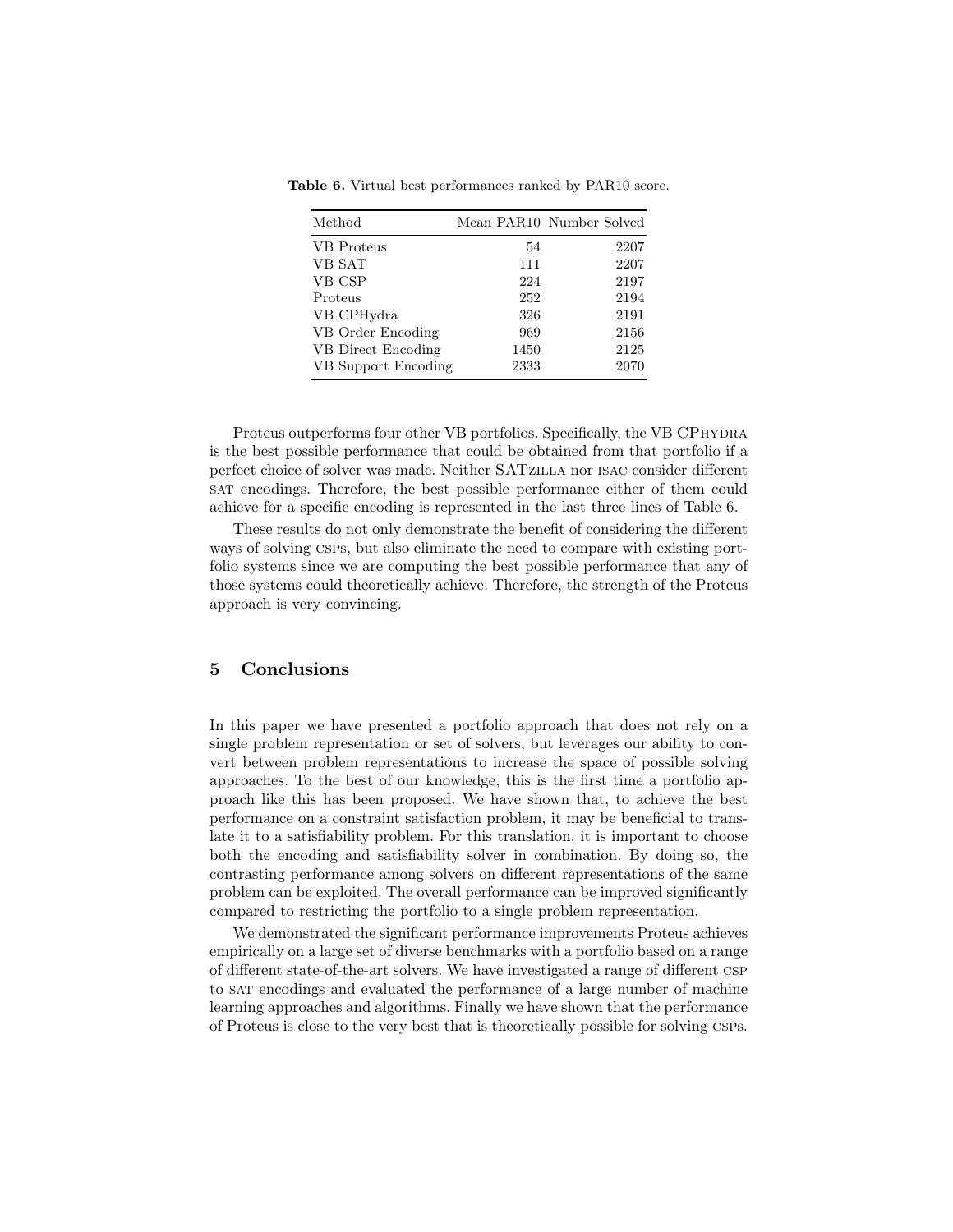# References

- <span id="page-15-11"></span>1. Audemard, G., Simon, L.: Glucose: a solver that predicts learnt clauses quality. SAT Competition (2009)
- 2. Berre, D.L., Parrain, A.: The SAT4J library, release 2.2. JSAT 7(2-3), 59–6 (2010)
- <span id="page-15-14"></span>3. Biere, A.: P{re,i}cosatsc'09. SAT Competition (2009)
- <span id="page-15-12"></span>4. Biere, A.: Lingeling. SAT Race (2010)
- <span id="page-15-1"></span>5. Biere, A., Heule, M.J.H., van Maaren, H., Walsh, T. (eds.): Handbook of Satisfiability, Frontiers in Artificial Intelligence and Applications, vol. 185. IOS Press (February 2009)
- <span id="page-15-16"></span>6. Bregman, D.R.: The SAT Solver MXC, Version 0.99. SAT Competition (2009)
- 7. Cheeseman, P., Kanefsky, B., Taylor, W.M.: Where the really hard problems are. In: 12th International Joint Conference on Artificial Intelligence. pp. 331–337. IJ-CAI'91, Morgan Kaufmann Publishers Inc., San Francisco, CA, USA (1991)
- <span id="page-15-18"></span>8. Chen, J.: MPhaseSAT64. SAT Competition (2011)
- <span id="page-15-15"></span>9. Dequen, G., Dubois, O.: kcnfs. solver description. SAT Competition (2007)
- <span id="page-15-10"></span>10. Een, N., Sörensson, N.: Minisat. <http://minisat.se> (2010)
- <span id="page-15-13"></span>11. Gebser, M., Kaufmann, B., Neumann, A., Schaub, T.: clasp: A conflict-driven answer set solver. In: In LPNMR '07. pp. 260–265. Springer (2007)
- <span id="page-15-8"></span>12. Gecode Team: Gecode: Generic Constraint Development Environment (2006), <http://www.gecode.org>
- <span id="page-15-17"></span>13. Gelder, A.V.: Contrasat - A Contrarian SAT Solver. JSAT 8(1/2), 117–122 (2012)
- <span id="page-15-2"></span>14. Gent, I.P.: Arc Consistency in SAT. In: ECAI. pp. 121–125 (2002)
- <span id="page-15-7"></span>15. Gent, I.P., Kotthoff, L., Miguel, I., Nightingale, P.: Machine learning for constraint solver design – a case study for the alldifferent constraint. In: 3rd Workshop on Techniques for implementing Constraint Programming Systems (TRICS). pp. 13– 25 (2010)
- <span id="page-15-4"></span>16. Gomes, C.P., Selman, B.: Algorithm portfolios. Artificial Intelligence 126(1-2), 43– 62 (2001)
- <span id="page-15-6"></span>17. Haim, S., Walsh, T.: Restart strategy selection using machine learning techniques. In: SAT '09: Proceedings of the 12th International Conference on Theory and Applications of Satisfiability Testing. pp. 312–325. Springer-Verlag, Berlin, Heidelberg (2009)
- <span id="page-15-19"></span>18. Hall, M., Frank, E., Holmes, G., Pfahringer, B., Reutemann, P., Witten, I.H.: The WEKA data mining software: An update. SIGKDD Explor. Newsl. 11(1), 10–18 (Nov 2009)
- <span id="page-15-9"></span>19. Hebrard, E.: Mistral, a Constraint Satisfaction Library. In: Proceedings of the Third International CSP Solver Competition (2008)
- <span id="page-15-5"></span>20. Huberman, B.A., Lukose, R.M., Hogg, T.: An economics approach to hard computational problems. Science 275(5296), 51–54 (1997)
- 21. Kadioglu, S., Malitsky, Y., Sabharwal, A., Samulowitz, H., Sellmann, M.: Algorithm Selection and Scheduling. In: Principles and Practice of Constraint Programming '11. pp. 454–469. Springer-Verlag, Berlin, Heidelberg (2011)
- <span id="page-15-0"></span>22. Kadioglu, S., Malitsky, Y., Sellmann, M., Tierney, K.: ISAC - Instance-Specific Algorithm Configuration. In: Coelho, H., Studer, R., Wooldridge, M. (eds.) ECAI. Frontiers in Artificial Intelligence and Applications, vol. 215, pp. 751–756. IOS Press (2010)
- <span id="page-15-3"></span>23. Kasif, S.: On the Parallel Complexity of Discrete Relaxation in Constraint Satisfaction Networks. Artificial Intelligence  $45(3)$ ,  $275-286$  (Oct 1990),  $http://dx.$ [doi.org/10.1016/0004-3702\(90\)90009-O](http://dx.doi.org/10.1016/0004-3702(90)90009-O)